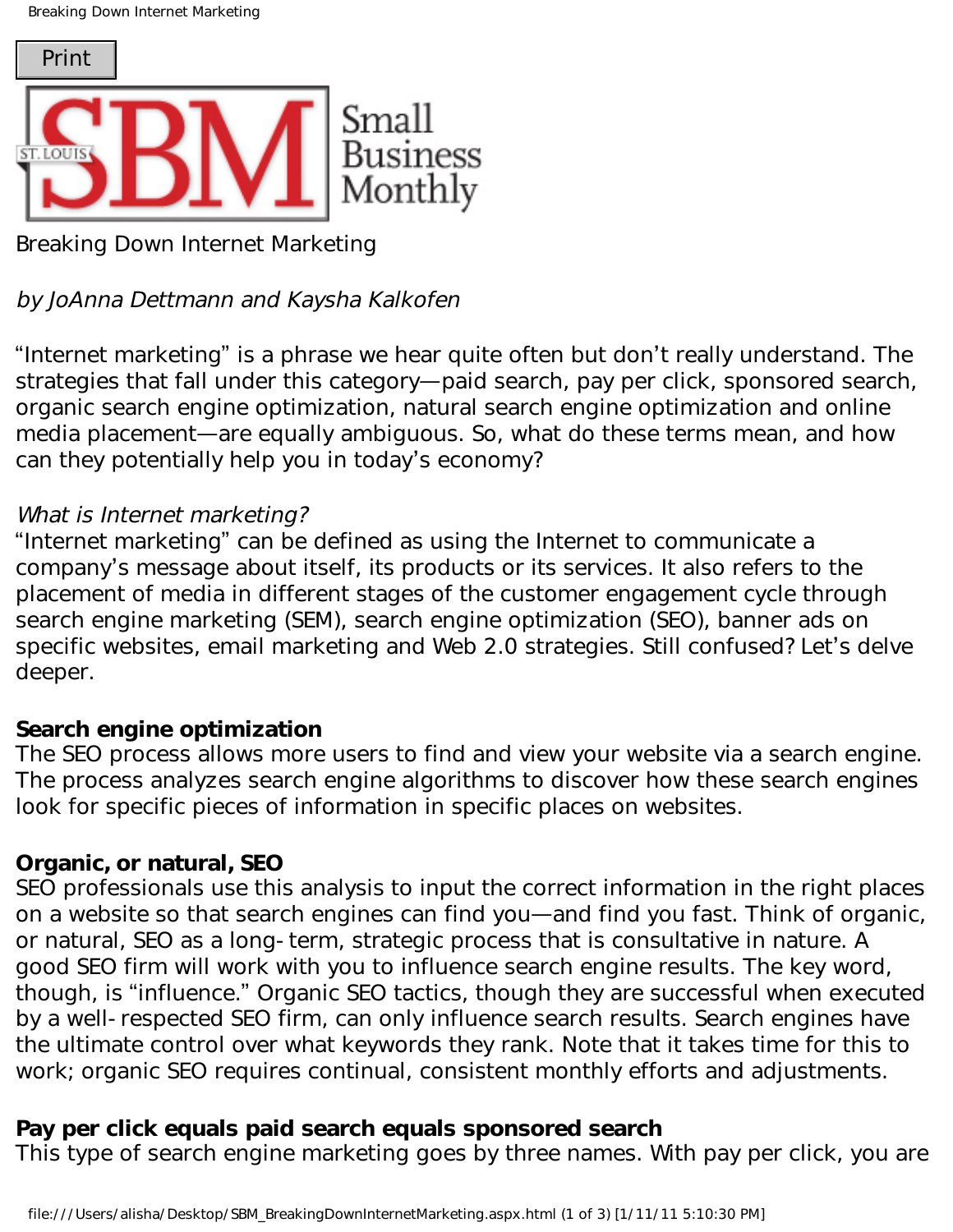Breaking Down Internet Marketing

buying your position on the search engine page. You pay for it only when someone clicks on your listing. This Internet marketing strategy gives you more control over the positioning of your ranking; you can even select the time of day and day of the week and, with some search engines, target your ranking by the demographics of the searcher. With paid search, you control the keywords that prompt your site's ranking in the results. You also control the message that appears beside your site's listing. Cost varies by keyword and geographic target. Note, too, that paid search is marketdriven because it is operated as an auction—if you pay more, you receive a better position in the search engine results.

#### **Online media placement**

You've heard of banner, or display, ads, right? These are the ads that appear on some popular sites: Google, Yahoo, etc. Think of these ads as online billboards. Companies have paid for the space on that webpage to design and showcase their messages. The company does not pay per person who clicks the ad because it has already paid for the space.

So, what should you do?

A couple of questions come to mind:

-If you already have strong organic SEO rankings, should you do pay per click? -If you are already doing paid search, should you also engage an SEO firm to do organic for you?

The answer is: It depends. If you have strong organic rankings, chances are there are still a few keywords for which you are not being ranked. Paid search allows you to buy those words or the words of your competitor(s). If you are doing paid search, you'll see results right away but might be missing the long-term benefits of organic search optimization. Plus, most respected SEO firms will not recommend that you do paid searches if your site is not ready (e.g., not secure, not easy to navigate, not userfriendly). According to Search Engine Journal, paid search only increases visits to a website by 20% because visitors know that the initiative is a paid-for effort.

The best option? A combination of organic SEO and paid search. According to a study by two New York University professors, Anindya Ghose and Sha Yang, if you use both paid and organic Internet marketing strategies for your site, on average, you'll see a 40% increase in clicks to your site and a 20% increase in the conversions of clicks to sales. It also helps with your branding—the perception is that you are everywhere.

## Why should you do it?

Two reasons: return on investment and the ability to track results.